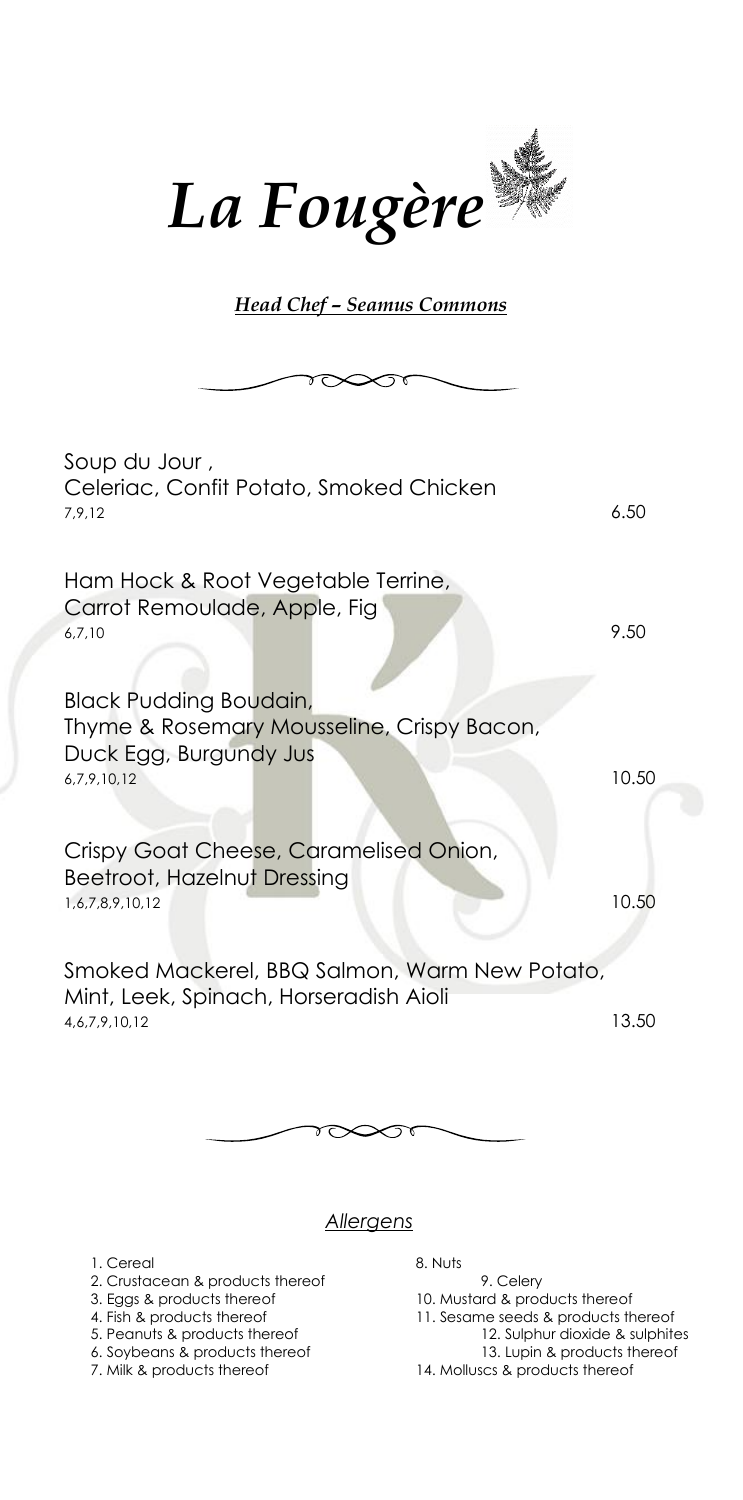

| Supreme of Irish Chicken, Celeriac, Truffle, Pancetta,<br>Garlic Butter, Pont Neuf, Pine Nuts |       |
|-----------------------------------------------------------------------------------------------|-------|
| 6,7,9,10,12                                                                                   | 28.00 |
| Rump of Mayo Lamb, Cumin Carrot,<br>Lamb Ragout, Rosemary Mousseline, Greens                  |       |
| 6,7,9,12                                                                                      | 38.00 |
| Pan-Fried Seabass, Chorizo, Chickpea,<br>Fennel Purée, Crab, Scallion, Basil Oil              |       |
| 2,4,6,7,8,10,12                                                                               | 29.00 |
| Pan-Fried Atlantic Hake, Broccoli Purée, Tenderstem,                                          |       |
| Pink Grapefruit, Shrimp, Fish Cream<br>2,4,6,7,9,10,12                                        | 29.00 |
| 8 oz Fillet of Irish Beef, Potato Fondant, Red Onion,                                         |       |
| Mushroom & Cep, Broad Beans, Pepper Jus<br>6,7,10,12                                          | 43.00 |
| Spinach & Ricotta Tortellini, Beetroot,                                                       |       |
| Organic Greens, Asparagus Cream<br>1,3,6,7,12                                                 | 20.00 |
|                                                                                               |       |

*Please inform your server if you have any dietary requirements or allergies*